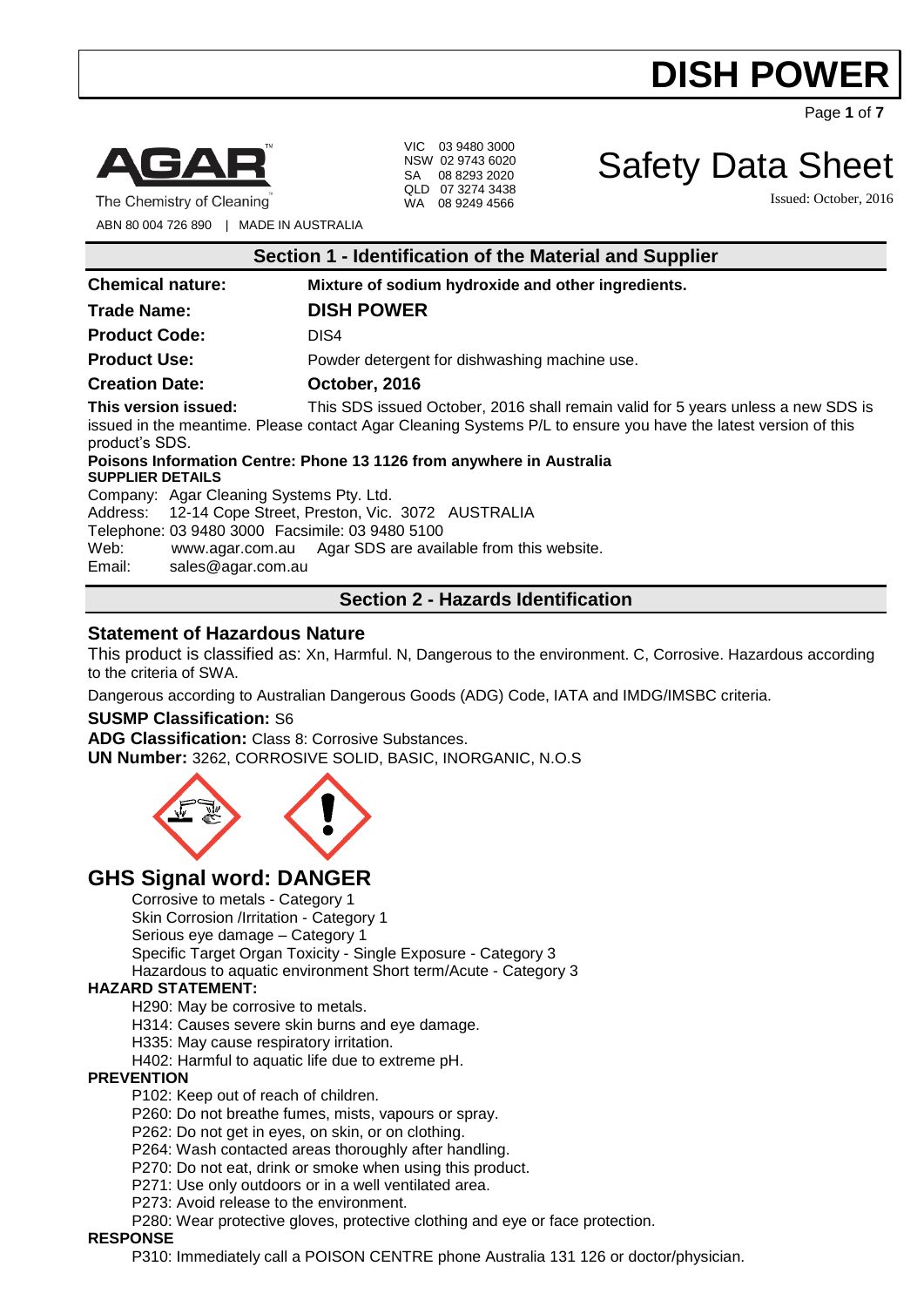Page **2** of **7**

P363: Wash contaminated clothing before reuse.

P301+P312: IF SWALLOWED: Call a POISON CENTRE or doctor if you feel unwell.

P301+P330+P331: IF SWALLOWED: Rinse mouth. Do NOT induce vomiting.

P303+P361+P353: IF ON SKIN (or hair): Remove immediately all contaminated clothing. Rinse skin with water.

P304+P340: IF INHALED: Remove victim to fresh air and keep at rest in a position comfortable for breathing. P305+P351+P338: IF IN EYES: Rinse cautiously with water for several minutes. Remove contact lenses, if present and easy to do. Continue rinsing.

P390: Absorb spillage to prevent material damage.

P370+P378: Not combustible. Use extinguishing media suited to burning materials. Water fog or fine spray is the preferred medium for large fires.

### **STORAGE**

P405: Store locked up.

P403+P233: Store in a well-ventilated place. Keep container tightly closed.

**DISPOSAL**

P501: If they can not be recycled, dispose of contents to an approved waste disposal plant and containers to landfill (see Section 13 of this SDS).

### **Emergency Overview**

**Physical Description & Colour**: Solid white powder with granules.

### **Odour:** No odour.

**Major Health Hazards:** Causes severe burns, harmful if swallowed, respiratory tract irritant.

| <b>Section 3 - Composition/Information on Ingredients</b> |               |           |                                |         |
|-----------------------------------------------------------|---------------|-----------|--------------------------------|---------|
| <b>Ingredients</b>                                        | <b>CAS No</b> | Conc, %   | TWA $(mg/m^3)$ STEL $(mg/m^3)$ |         |
| Sodium hydroxide                                          | 1310-73-2     | $30 - 60$ |                                | Peak    |
| Sodium carbonate                                          | 497-19-8      | $10 - 30$ | not set                        | not set |
| Alkaline salts                                            | various       | $10 - 30$ | not set                        | not set |
| Other non hazardous ingredients                           | secret        | $10 - 30$ | not set                        | not set |

This is a commercial product whose exact ratio of components may vary slightly. Minor quantities of other non hazardous ingredients are also possible.

The SWA TWA exposure value is the average airborne concentration of a particular substance when calculated over a normal 8 hour working day for a 5 day working week. The STEL (Short Term Exposure Limit) is an exposure value that may be equalled (but should not be exceeded) for no longer than 15 minutes and should not be repeated more than 4 times per day. There should be at least 60 minutes between successive exposures at the STEL. The term "peak "is used when the TWA limit, because of the rapid action of the substance, should never be exceeded, even briefly.

# **Section 4 - First Aid Measures**

### **General Information:**

You should call the Poisons Information Centre if you feel that you may have been poisoned, burned or irritated by this product. The number is 13 1126 from anywhere in Australia (0800 764 766 in New Zealand) and is available at all times. Have this SDS with you when you call.

**Inhalation:** If inhalation occurs, contact a Poisons Information Centre. Urgent hospital treatment is likely to be needed. Remove source of contamination or move victim to fresh air. If breathing is difficult, oxygen may be beneficial if administered by trained personnel, preferably on a doctor's advice. DO NOT allow victim to move about unnecessarily. Symptoms of pulmonary oedema can be delayed up to 48 hours after exposure.

**Skin Contact:** Seek urgent medical attention. Flush contaminated area with lukewarm, gently flowing water for at least 60 minutes, by the clock. DO NOT INTERRUPT FLUSHING. If necessary, keep emergency vehicle waiting (show paramedics this SDS and take their advice). Under running water, remove contaminated clothing, shoes and leather goods (e.g. watchbands, belts). Strongly basic ingredients tend to penetrate the skin and so need longer rinsing than other substances.

**Eye Contact:** Immediately flush the contaminated eye(s) with lukewarm, gently flowing water for at least 60 minutes, by the clock, while holding the eyelid(s) open. Neutral saline solution may be used as soon as it is available. DO NOT INTERRUPT FLUSHING. If necessary, keep emergency vehicle waiting (show paramedics this SDS and take their advice). Take care not to rinse contaminated water into the unaffected eye or onto face. Call a Poisons Information Centre or a doctor urgently. Take special care if exposed person is wearing contact lenses. **Ingestion:** If swallowed, do NOT induce vomiting; rinse mouth thoroughly with water and contact a Poisons Information Centre. Urgent hospital treatment is likely to be needed. Give activated charcoal if instructed.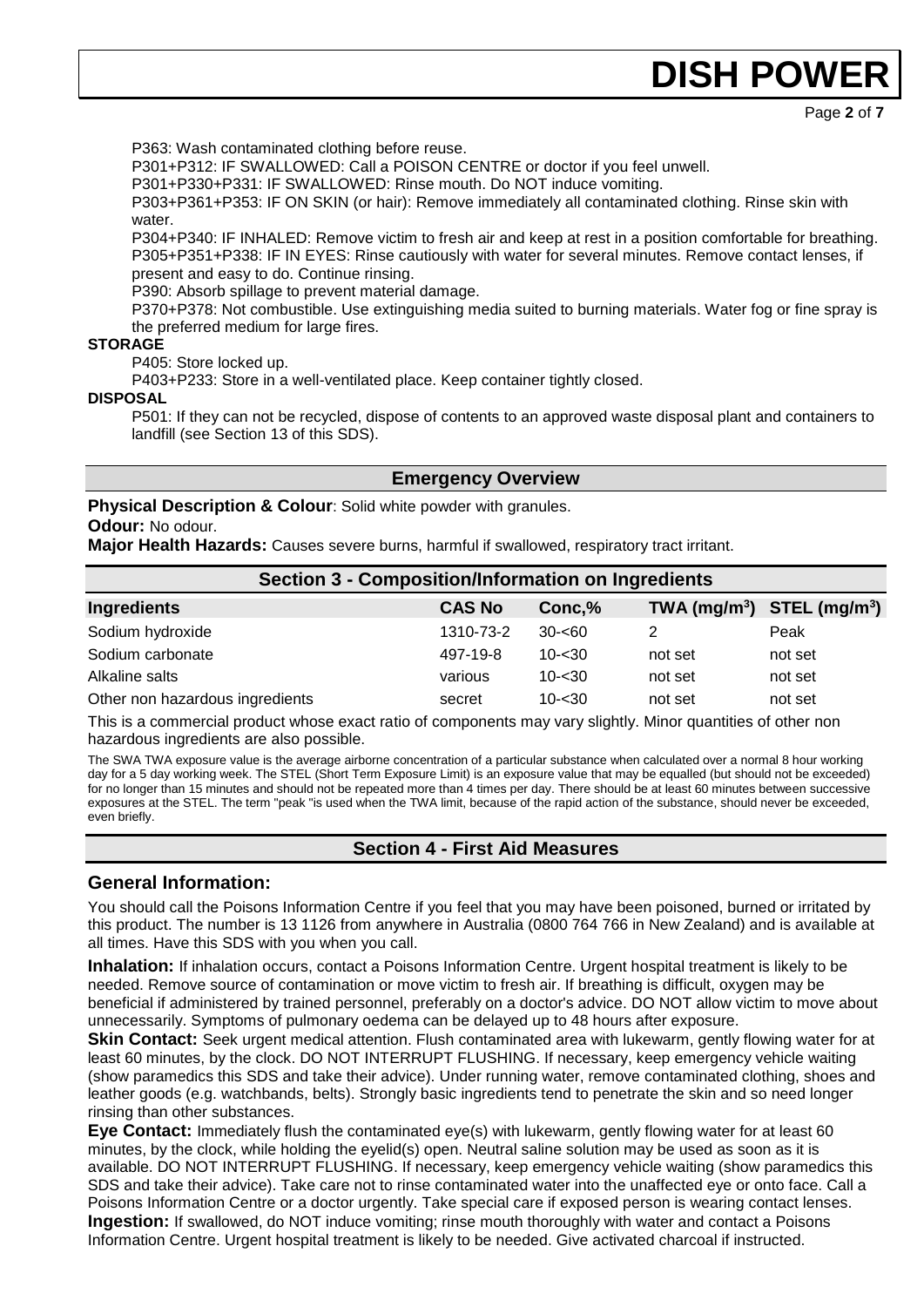Page **3** of **7**

# **Section 5 - Fire Fighting Measures**

**Fire and Explosion Hazards**: The major hazard in fires is usually inhalation of heated and toxic or oxygen deficient (or both), fire gases. There is little risk of an explosion from this product if commercial quantities are involved in a fire.

Only small quantities of decomposition products are expected from this product at temperatures normally achieved in a fire. This will only occur after heating to dryness.

Fire decomposition products from this product are likely to be irritating if inhaled.

**Extinguishing Media:** Water fog or fine spray is the preferred medium for large fires. Aim to dilute the material with large quantities of water. If practical, contain diluted material and prevent from entering drains and water courses.

**Fire Fighting:** If a significant quantity of this product is involved in a fire, call the fire brigade. There is little danger of a violent reaction or explosion if significant quantities of this product are involved in a fire. Recommended personal protective equipment is liquid-tight chemical protective clothing and breathing apparatus.

| <b>Flash point:</b>              | Does not burn.                  |
|----------------------------------|---------------------------------|
| <b>Upper Flammability Limit:</b> | Does not burn.                  |
| <b>Lower Flammability Limit:</b> | Does not burn.                  |
| <b>Autoignition temperature:</b> | Not applicable - does not burn. |
| <b>Flammability Class:</b>       | Does not burn.                  |
|                                  |                                 |

### **Section 6 - Accidental Release Measures**

**Accidental release:** In the event of a major spill, prevent spillage from entering drains or water courses. Evacuate the spill area and deny entry to unnecessary and unprotected personnel. Immediately call the Fire Brigade. Wear full protective chemically resistant clothing including eye/face protection, gauntlets and self contained breathing apparatus. See below under Personal Protection regarding Australian Standards relating to personal protective equipment. Suitable materials for protective clothing include rubber, Viton, Nitrile, butyl rubber, Barricade, neoprene, Teflon, polyethylene, PE/EVAL, Saranex, Responder. Eye/face protective equipment should comprise as a minimum, protective goggles. If there is a significant chance that vapours or mists are likely to build up in the cleanup area, we recommend that you use a respirator. Usually, no respirator is necessary when using this product. However, if you have any doubts consult the Australian Standard mentioned below (section 8). Stop leak if safe to do so, and contain spill. Absorb onto sand, vermiculite or other suitable absorbent material. If spill is too large or if absorbent material is not available, try to create a dike to stop material spreading or going into drains or waterways. Because of the corrosiveness of this product, special personal care should be taken in any cleanup operation. Sweep up and shovel or collect recoverable product into labelled containers for recycling or salvage, and dispose of promptly. Recycle containers wherever possible after careful cleaning. After spills, wash area preventing runoff from entering drains. If a significant quantity of material enters drains, advise emergency services. Contaminated area may be neutralised by washing with weak or dilute acid. Vinegar, citrus juice and most soft drinks may be suitable. This material may be suitable for approved landfill. Ensure legality of disposal by consulting regulations prior to disposal. Thoroughly launder protective clothing before storage or re-use. Advise

laundry of nature of contamination when sending contaminated clothing to laundry.

# **Section 7 - Handling and Storage**

**Handling:** Keep exposure to this product to a minimum, and minimise the quantities kept in work areas. Check Section 8 of this SDS for details of personal protective measures, and make sure that those measures are followed. The measures detailed below under "Storage" should be followed during handling in order to minimise risks to persons using the product in the workplace. Also, avoid contact or contamination of product with incompatible materials listed in Section 10.

**Storage:** This product is a Scheduled Poison. Observe all relevant regulations regarding sale, transport and storage of this schedule of poison. Store in a cool, well ventilated area. Check containers periodically for corrosion and leaks. Containers should be kept closed in order to minimise contamination. Make sure that the product does not come into contact with substances listed under "Incompatibilities" in Section 10. If you keep more than 2500kg or L of Dangerous Goods of Packaging Group II, you may be required to license the premises or notify your Dangerous Goods authority. If you have any doubts, we suggest you contact your Dangerous Goods authority in order to clarify your obligations. Check packaging - there may be further storage instructions on the label.

# **Section 8 - Exposure Controls and Personal Protection**

The following Australian Standards will provide general advice regarding safety clothing and equipment: Respiratory equipment: **AS/NZS 1715**, Protective Gloves: **AS 2161**, Occupational Protective Clothing: AS/NZS 4501 set 2008, Industrial Eye Protection: **AS1336** and **AS/NZS 1337**, Occupational Protective Footwear: **AS/NZS2210**.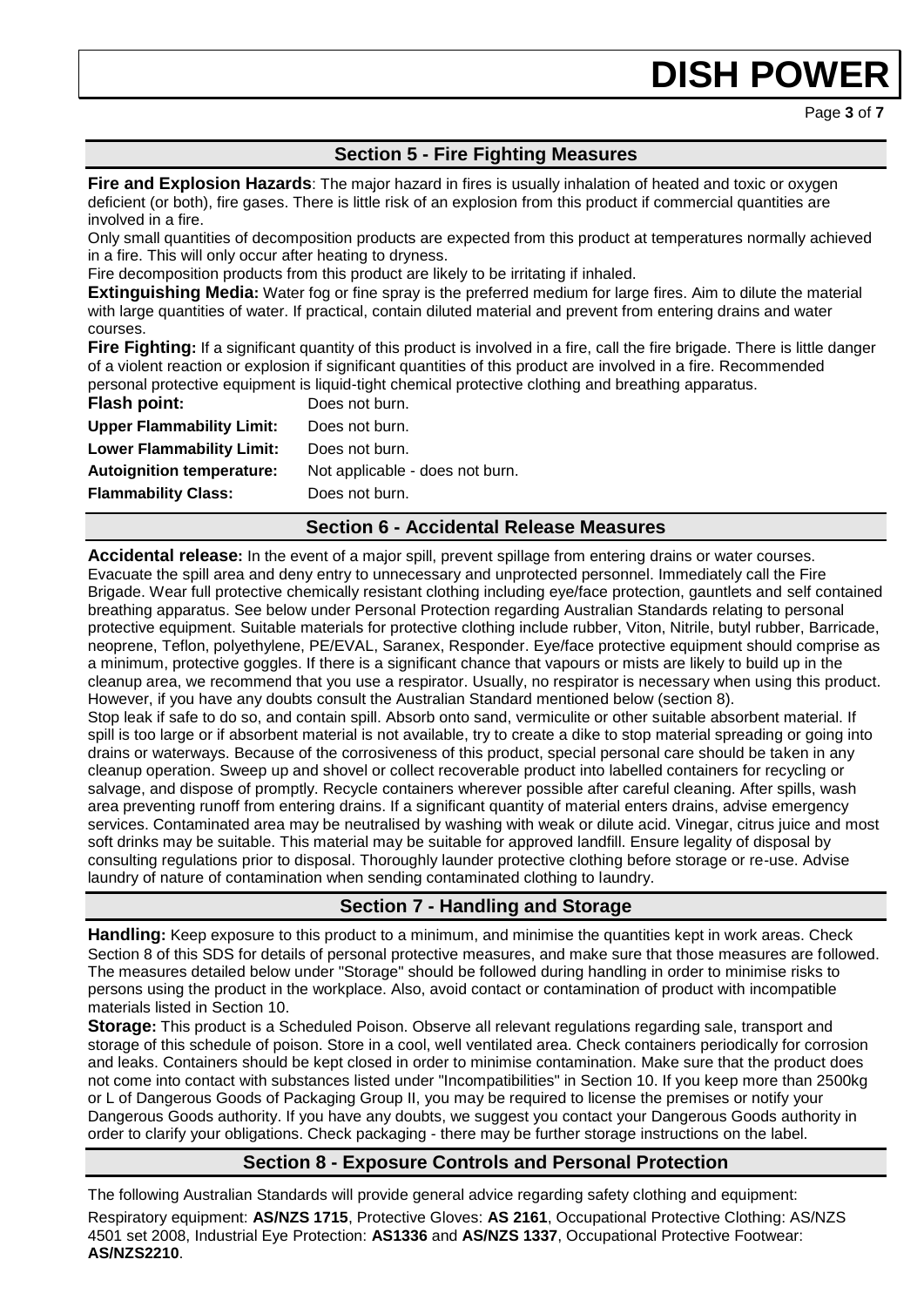Page **4** of **7**

# **SWA Exposure Limits TWA (mg/m<sup>3</sup>**

# **) STEL (mg/m<sup>3</sup> )**

Sodium hydroxide 2 2 Peak limitation 2 Peak limitation

No special equipment is usually needed when occasionally handling small quantities. The following instructions are for bulk handling or where regular exposure in an occupational setting occurs without proper containment systems. **Ventilation:** This product should only be used in a well ventilated area. If natural ventilation is inadequate, use of a fan is suggested.

**Eye Protection:** Your eyes must be completely protected from this product by splash resistant goggles with face shield. All surrounding skin areas must be covered. Emergency eye wash facilities must also be available in an area close to where this product is being used.

**Skin Protection:** Because of the dangerous nature of this product, make sure that all skin areas are completely covered by impermeable gloves, overalls, hair covering, apron and face shield. See below for suitable material types.

**Protective Material Types:** We suggest that protective clothing be made from the following materials: rubber, Viton, nitrile, butyl rubber, Barricade, neoprene, Teflon, polyethylene, PE/EVAL, Saranex, Responder.

**Respirator:** Usually, no respirator is necessary when using this product. However, if you have any doubts consult the Australian Standard mentioned above.

Safety deluge showers should, if practical, be provided near to where this product is being handled commercially.

|                                           | <b>Section 9 - Physical and Chemical Properties:</b> |
|-------------------------------------------|------------------------------------------------------|
| <b>Physical Description &amp; colour:</b> | Solid white powder with granules.                    |
| Odour:                                    | No odour.                                            |
| <b>Boiling Point:</b>                     | $>100^{\circ}$ C at 100kPa                           |
| <b>Freezing/Melting Point:</b>            | No data.                                             |
| <b>Volatiles:</b>                         | 0% VOC                                               |
| <b>Vapour Pressure:</b>                   | No data.                                             |
| <b>Vapour Density:</b>                    | No data.                                             |
| <b>Specific Gravity:</b>                  | No data.                                             |
| <b>Water Solubility:</b>                  | No data.                                             |
| pH:                                       | 13.2-13.7 (as 1% solution in water)                  |
| <b>Volatility:</b>                        | No data.                                             |
| <b>Odour Threshold:</b>                   | No data.                                             |
| <b>Evaporation Rate:</b>                  | No data.                                             |
| <b>Coeff Oil/water Distribution:</b>      | No data                                              |
| <b>Autoignition temp:</b>                 | Not applicable - does not burn.                      |
|                                           | Cootian 10 Ctability and Dopotivity                  |

### **Section 10 - Stability and Reactivity**

**Reactivity:** Most strong alkalis and bases react with inorganic and organic acids to form salts. They can also react with some metals liberating hydrogen gas. These reactions may be rapid and sometimes liberate much heat. They can also decompose many organic materials such as esters, in a reaction called hydrolysis.

**Conditions to Avoid:** Keep containers tightly closed.

**Incompatibilities:** Acids, zinc, tin, aluminium and their alloys, other materials reactive with extremely alkaline liquids.

**Fire Decomposition:** Only small quantities of decomposition products are expected from this product at temperatures normally achieved in a fire. This will only occur after heating to dryness. Combustion forms carbon dioxide, and if incomplete, carbon monoxide and possibly smoke. Water is also formed. Potassium compounds. Carbon monoxide poisoning produces headache, weakness, nausea, dizziness, confusion, dimness of vision, disturbance of judgment, and unconsciousness followed by coma and death.

**Polymerisation:** This product will not undergo polymerisation reactions.

# **Section 11 - Toxicological Information**

### **Information on toxicological effects:**

| Acute toxicity                    | May be harmful if swallowed due to alkalinity. |
|-----------------------------------|------------------------------------------------|
| Skin corrosion/irritation         | Corrosion                                      |
| Serious eye damage/irritation     | Serious eye damage                             |
| Respiratory or skin sensitisation | No known significant effects or hazards.       |
| Germ cell mutagenicity            | No known significant effects or hazards.       |
| Carcinogenicity                   | No known significant effects or hazards.       |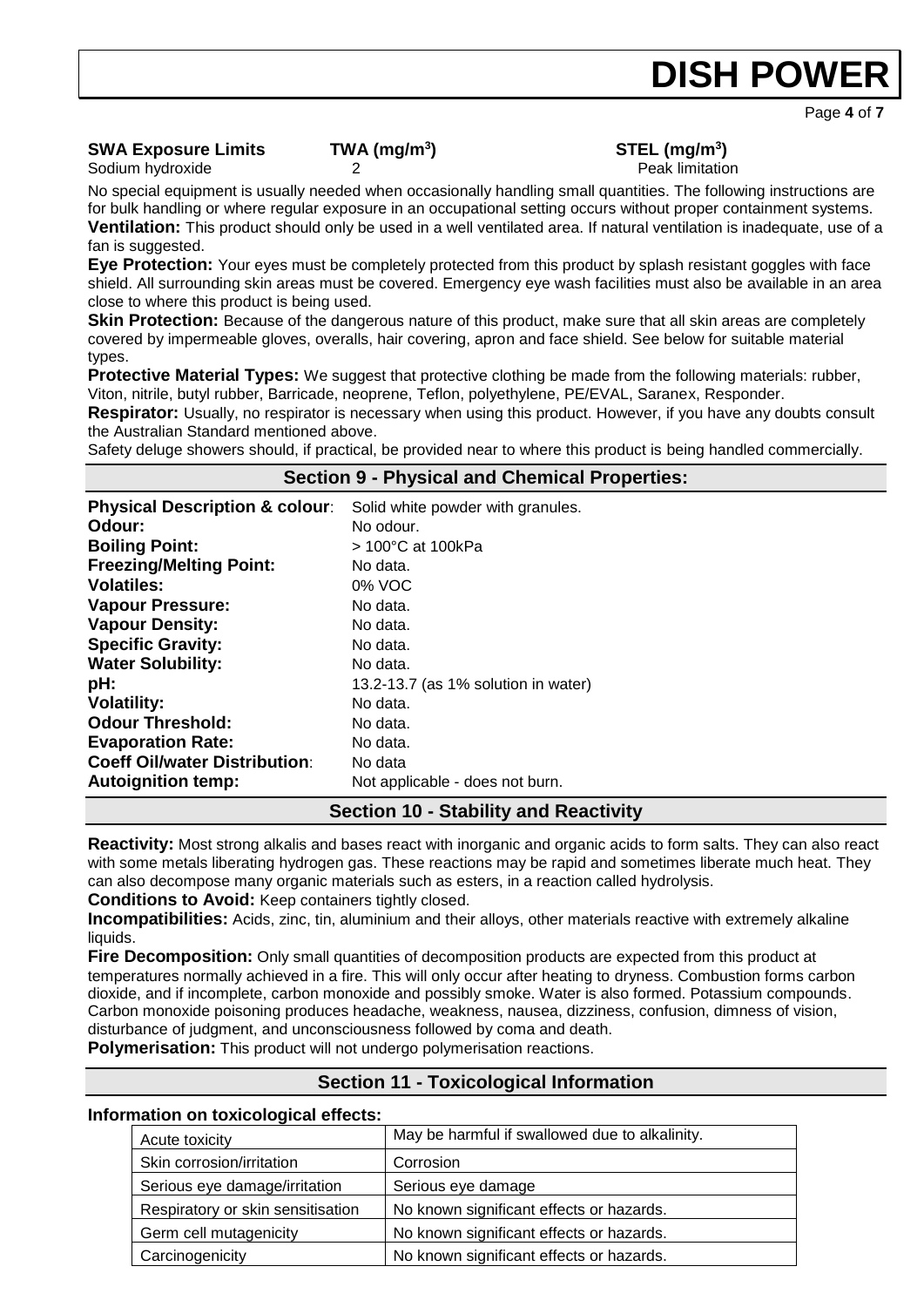Page **5** of **7**

| Reproductive toxicity                                       | No known significant effects or hazards. |
|-------------------------------------------------------------|------------------------------------------|
| Specific target organ toxicity<br>(STOT)- single exposure   | No known significant effects or hazards. |
| Specific target organ toxicity<br>(STOT)- repeated exposure | No known significant effects or hazards. |
| Aspiration hazard                                           | No known significant effects or hazards. |

### **Classification of Hazardous Ingredients**

### **Ingredient: Health effects:**

Sodium hydroxide Skin corrosion and severe eye damage. Harmful if swallowed. LD<sub>50</sub> Oral, Rat 365mg/kg Sodium carbonate Severe eye damage. Respiratory irritation. Alkaline salts Skin corrosion and severe eye damage. Respiratory irritation.

### **Potential Health Effects**

### **Inhalation:**

**Short Term Exposure:** This product is very corrosive to the respiratory tract. Symptoms will include extreme pain in nose, throat and lungs, and copious secretion of mucous in the nose and throat. Other symptoms such as pulmonary oedema are also likely, and may be life threatening even following brief exposure.

**Long Term Exposure:** No data for health effects associated with long term inhalation.

### **Skin Contact:**

**Short Term Exposure:** This product is very corrosive to the skin. Capable of causing severe burns with deep ulceration, and can penetrate to deeper layers of skin resulting in third degree burns. Corrosion will continue until product is removed or neutralised. Severity depends on concentration and duration of exposure. Burns may not be immediately painful; the onset of pain may be minutes to hours.

**Long Term Exposure:** No data for health effects associated with long term skin exposure.

### **Eye Contact:**

**Short Term Exposure:** This product is very corrosive to eyes. It will quickly cause severe pain, and corrosion of the eye and surrounding facial tissues. Unless exposure is immediately treated, permanent blindness and facial scarring will occur.

**Long Term Exposure:** No data for health effects associated with long term eye exposure.

### **Ingestion:**

**Short Term Exposure:** Significant oral exposure is considered to be unlikely. Available data shows that this product is harmful, but symptoms are not available. However, this product is very corrosive to the gastrointestinal tract. Capable of causing severe burns with deep ulceration, and can penetrate to deeper layers of skin resulting in third degree burns. Corrosion will continue until product is removed or neutralised. Severity depends on concentration and duration of exposure.

**Long Term Exposure:** No data for health effects associated with long term ingestion.

### **Carcinogen Status:**

**SWA:** No significant ingredient is classified as carcinogenic by SWA.

**NTP:** No significant ingredient is classified as carcinogenic by NTP.

**IARC:** No significant ingredient is classified as carcinogenic by IARC.

### **Section 12 - Ecological Information**

This product is harmful to aquatic organisms. This product is biodegradable. It will not accumulate in the soil or water or cause long term problems.

# **Section 13 - Disposal Considerations**

**Disposal:** This product may be recycled if unused, or if it has not been contaminated so as to make it unsuitable for its intended use. If it has been contaminated, it may be possible to separate the contamination in some way. Only if neither of these options is suitable, we suggest that you contact a specialist disposal company to arrange disposal, but we recommend that it be neutralised in a controlled manner before disposal.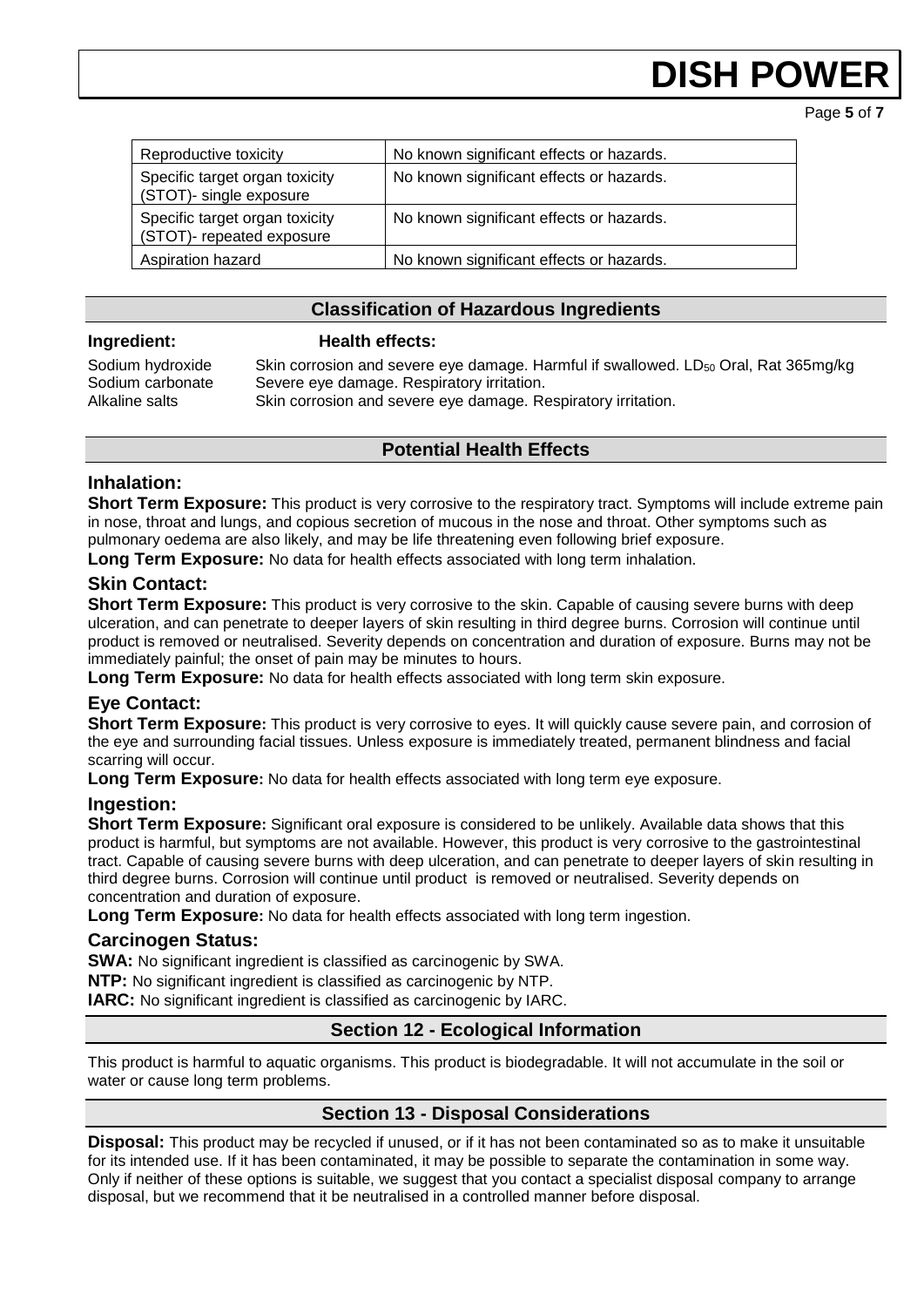Page **6** of **7**

### **Section 14 - Transport Information**

### **Dangerous according to Australian Dangerous Goods (ADG) Code, IATA and IMDG/IMSBC criteria.**

**UN Number:** 3262, CORROSIVE SOLID, BASIC, INORGANIC, N.O.S

**Hazchem Code:** 2R

**Special Provisions:** None allocated

**Limited quantities:** ADG 7 specifies a Limited Quantity value of 1 L for this class of product.

**Dangerous Goods Class:** Class 8: Corrosive Substances.

**Packing Group:** II

**Packing Instruction:** P001, IBC02

Class 8 Corrosive Substances shall not be loaded in the same vehicle or packed in the same freight container with Classes 1 (Explosives), 4.3 (Dangerous When Wet Substances), 5.1 (Oxidising Agents), 5.2 (Organic Peroxides), 6 (Toxic Substances where the Toxic Substances are cyanides and the Corrosives are acids), 7 (Radioactive Substances), Foodstuffs and foodstuff empties. They may however be loaded in the same vehicle or packed in the same freight container with Classes 2.1 (Flammable Gases), 2.2 (Non-Flammable, Non-Toxic Gases), 2.3 (Poisonous Gases), 3 (Flammable liquids), 4.1 (Flammable Solids), 4.2 (Spontaneously Combustible Substances), 6 (Toxic Substances except where the Toxic Substances are cyanides and the Corrosives are acids) and 9 (Miscellaneous Dangerous Goods).

### **Section 15 - Regulatory Information**

**AICS:** All of the significant ingredients in this formulation are compliant with NICNAS regulations. The following ingredient: Sodium hydroxide, is mentioned in the SUSMP.

### **Section 16 - Other Information**

#### **This SDS contains only safety-related information. For other data see product literature.**

THIS SDS SUMMARISES OUR BEST KNOWLEDGE OF THE HEALTH AND SAFETY HAZARD INFORMATION OF THE PRODUCT AND HOW TO SAFELY HANDLE AND USE THE PRODUCT IN THE WORKPLACE. EACH USER MUST REVIEW THIS SDS IN THE CONTEXT OF HOW THE PRODUCT WILL BE HANDLED AND USED IN THE WORKPLACE. IF CLARIFICATION OR FURTHER INFORMATION IS NEEDED TO ENSURE THAT AN APPROPRIATE RISK ASSESSMENT CAN BE

MADE, THE USER SHOULD CONTACT THIS COMPANY SO WE CAN ATTEMPT TO PROVIDE ADDITIONAL INFORMATION. OUR RESPONSIBILITY FOR PRODUCTS SOLD IS SUBJECT TO OUR STANDARD TERMS AND CONDITIONS, A COPY OF WHICH IS SENT TO OUR CUSTOMERS AND IS ALSO AVAILABLE ON REQUEST.

### Please read all labels carefully before using product.

This SDS is prepared in accord with the SWA document "Preparation of Safety Data Sheets for Hazardous Chemicals - Code of Practice" (December 2011) and is Copyright ©.

#### **Abbreviations and Definitions of terms used:**

| <              | less than                                      |
|----------------|------------------------------------------------|
| $\geq$         | greater than                                   |
| ADG CODE       | Australian Code for the Transport of           |
|                | Dangerous Goods by Road and Rail (7th          |
|                | edition)                                       |
| <b>AICS</b>    | Australian Inventory of Chemical Substances    |
| CAS            | <b>Chemical Abstracts Service (Registry</b>    |
|                | Number)                                        |
| COD            | Chemical Oxygen Demand                         |
| deg C          | <b>Degrees Celsius</b>                         |
| g              | gram                                           |
| q/L            | grams per litre                                |
| Hazchem        | Emergency action code of numbers and           |
| Code           | letters that provide information to emergency  |
|                | services especially firefighters               |
| <b>HSIS</b>    | Hazardous Substance Information System         |
| <b>IARC</b>    | International Agency for Research on Cancer    |
| kg             | kilogram                                       |
|                | Litre                                          |
| <b>LC50</b>    | The concentration of a material (inhaled) that |
|                | will be lethal to 50% of the test animals.     |
| LD50           | The dose (swallowed all at once) which is      |
|                | lethal to 50% of a group of test animals.      |
| m <sub>3</sub> | Cubic metre                                    |

| ma               | milligram                                                |
|------------------|----------------------------------------------------------|
| mg/m3            | milligrams per cubic metre                               |
| miscible         | A liquid that mixes homogeneously with                   |
|                  | another liquid                                           |
| N/A              | Not applicable                                           |
| N/K              | Not Known                                                |
| <b>NIOSH</b>     | National Institute for Occupational Safety and<br>Health |
| non-haz          | Non-hazardous                                            |
| <b>NOS</b>       | Not otherwise specified                                  |
| <b>NTP</b>       | National Toxicology Program (USA)                        |
| <b>PEL</b>       | Permissible Exposure Limit                               |
| ppb              | Parts per billion                                        |
| ppm              | Parts per million                                        |
| R-Phrase         | <b>Risk Phrase</b>                                       |
| <b>STEL</b>      | Short term exposure limit                                |
| <b>SUSMP</b>     | Standard for the Uniform Scheduling of                   |
|                  | Medicines & Poisons                                      |
| SWA              | Safe Work Australia, formerly ASCC and                   |
|                  | <b>NOHSC</b>                                             |
| <b>TLV</b>       | <b>Threshold Limit Value</b>                             |
| <b>TWA</b>       | Time Weighted average                                    |
| <b>UN Number</b> | United Nations (Number)                                  |
| wt               | weight                                                   |

The information in this Data Sheet is based on our present knowledge. However, this shall not constitute a guarantee for any specific product features and shall not establish a legally valid contractual relationship. As far as lawfully possible, Agar Cleaning Systems accepts